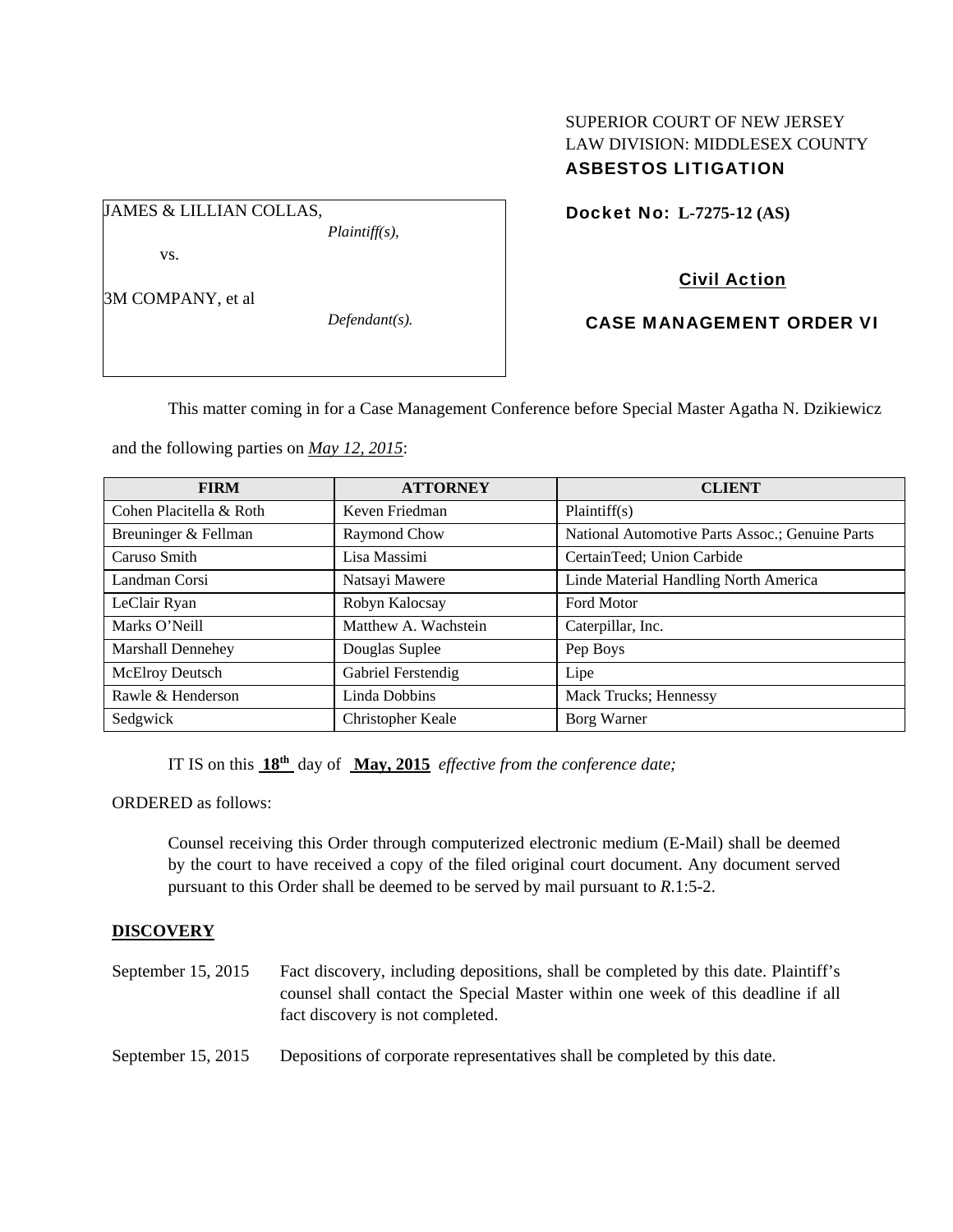# **EARLY SETTLEMENT**

September 25, 2015 Settlement demands shall be served on all counsel and the Special Master by this date.

## **SUMMARY JUDGMENT MOTION PRACTICE**

| October 9, 2015   | Plaintiff's counsel shall advise, in writing, of intent not to oppose motions by this<br>date. |  |
|-------------------|------------------------------------------------------------------------------------------------|--|
| October 23, 2015  | Summary judgment motions shall be filed no later than this date.                               |  |
| November 20, 2015 | Last return date for summary judgment motions.                                                 |  |
| MEDICAL DEFENCE   |                                                                                                |  |

#### **MEDICAL DEFENSE**

October 30, 2015 Plaintiff shall serve a wrongful death report by this date.

December 31, 2015 Defendants shall serve medical expert reports, if any, in response to the wrongful death report, by this date.

## **LIABILITY EXPERT REPORTS**

December 31, 2015 Plaintiff shall identify its liability experts and serve liability expert reports or a certified expert statement by this date or waive any opportunity to rely on liability expert testimony.

February 2, 2016 Defendants shall identify its liability experts and serve liability expert reports, if any, by this date or waive any opportunity to rely on liability expert testimony.

## **EXPERT DEPOSITIONS**

February 22, 2016 Expert depositions shall be completed by this date. To the extent that plaintiff and defendant generic experts have been deposed before, the parties seeking that deposition in this case must file an application before the Special Master and demonstrate the necessity for that deposition. To the extent possible, documents requested in a deposition notice directed to an expert shall be produced three days in advance of the expert deposition. The expert shall not be required to produce documents that are readily accessible in the public domain.

## **PRE-TRIAL AND TRIAL**

| September 1, 2015 | The settlement conference previously scheduled on this date is <b>cancelled</b> .                                                                                                                                                                                                                                                                                             |
|-------------------|-------------------------------------------------------------------------------------------------------------------------------------------------------------------------------------------------------------------------------------------------------------------------------------------------------------------------------------------------------------------------------|
|                   | February 18, 2016 @ 10:00am Settlement conference. All defense counsel shall appear with authority to<br>negotiate settlement and have a representative authorized to negotiate<br>settlement available by phone. Any request to be excused from the<br>settlement conference shall be made to the Special Master no later than<br>4:00pm of the day prior to the conference. |

\_\_\_\_\_\_\_\_\_\_\_\_\_\_\_\_\_\_\_\_\_\_\_\_\_\_\_\_\_\_\_\_\_\_\_\_\_\_\_\_\_\_\_\_\_\_\_\_\_\_\_\_\_\_\_\_\_\_\_\_\_\_\_\_\_\_\_\_\_\_\_\_\_\_\_\_\_\_\_\_\_\_\_\_\_\_\_\_\_\_\_\_\_\_\_\_\_\_\_\_\_\_\_\_\_\_\_\_\_\_